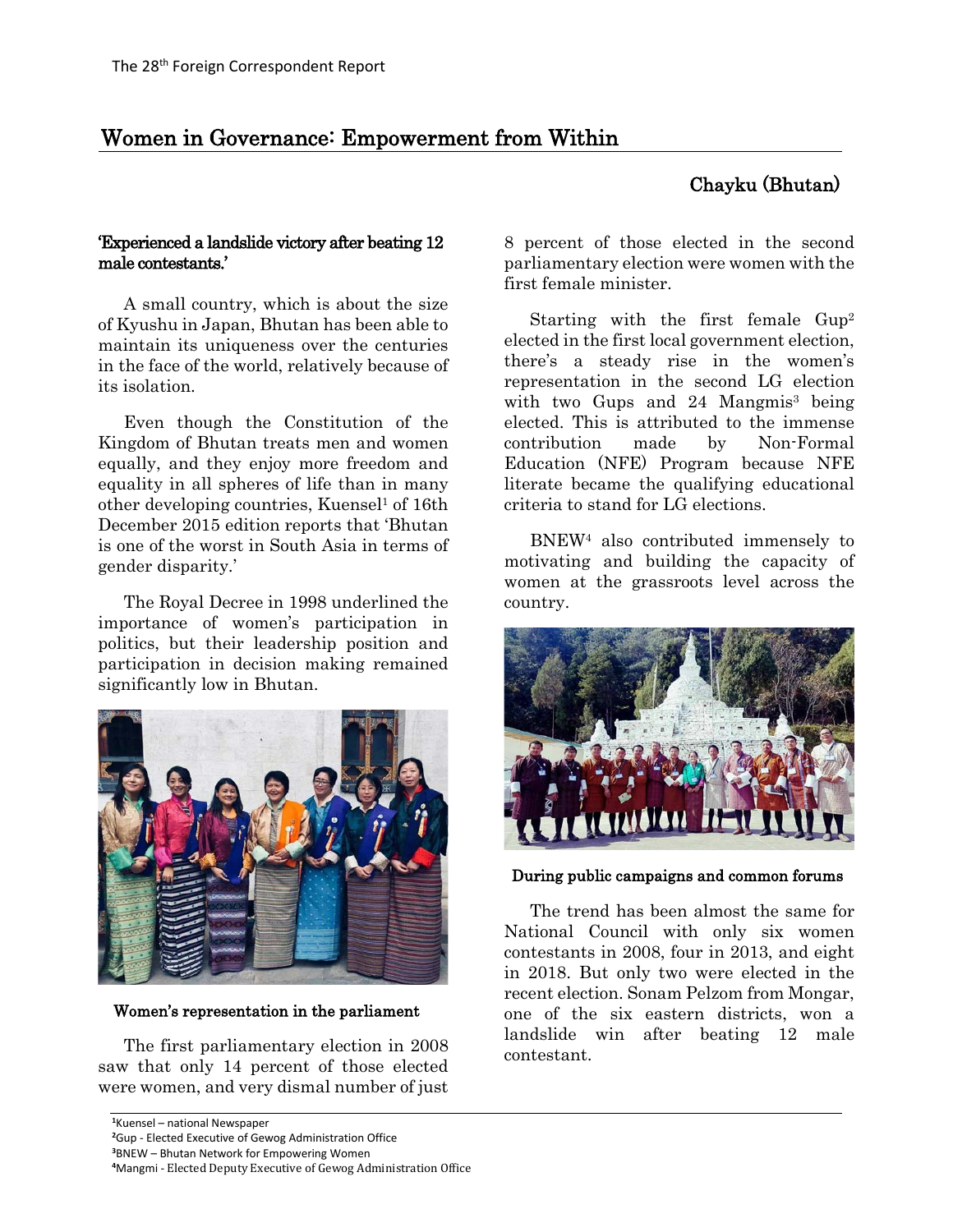The 28th Foreign Correspondent Report

The downward trend in women's participation is predominantly based on the societal, cultural and traditional beliefs which are bound by stereotypical notions of the people. Even though discriminatory beliefs such as 'Ke-Rub-Gu5 diminishes with people's understanding and education, women in Bhutan are still believed to be less capable of assuming a leadership role or participating in politics.

But for Sonam Pelzom, the beliefs didn't deter her from fighting for the right.

"My concern over the equality of women and men as a matter of human rights and a condition for social justice gave me enough confidence to come forward to represent people," she said.

People's considerations are still deeply rooted in the beliefs, and Sonam was quite skeptical about convincing them. It was even harder for her to undertake the journey during the campaign and common forums since it demanded unimaginable physical strength to walk from place to place. Mongar dzongkhag (district) consists of the largest number of gewogs<sup>6</sup>, mostly unreached by pliable road.



Women participation in the public meetings

"Taking along my seven-month-old infant throughout the campaign tour was the hardest, but I took it as a strength. And even if I had lost the election, it would have impacted on the enhancement of women's visibility."

The NC member-elect said that she had to work hard as people were initially not so forthcoming; but through the election race, people were convinced that women can be as capable as men. And her strategy to run her own race in the service of the King, country and the people let them believe her.



During the *Dhar<sup>7</sup>* ceremony

If women's participation in the policy and decision making as well as in the leadership positions improves now, the credit goes to their male counterparts, too.

Sonam's father had been very supportive in her venture. He accompanied her during her familiarization tour until his demise after a couple of weeks. Tshering Dorji, her husband said that he had always wanted her to do something that would impact the society at large.

" I didn't feel right about keeping a capable woman with so much potential at home, so I decided to support in every way possible in the election race," he said.

Today, women make up half the population of the country, and Sonam believes that bringing their perspective into the political arena will ensure a more representative democracy.

**<sup>5</sup>**Ke-Rub-Gu – Men being considered nine generations superior

**<sup>6</sup>**Gewog - Lowest administrative unit in Bhutan's three-tiered governance system

**<sup>7</sup>**Dhar – Sacred scarf consisting of five auspicious colours